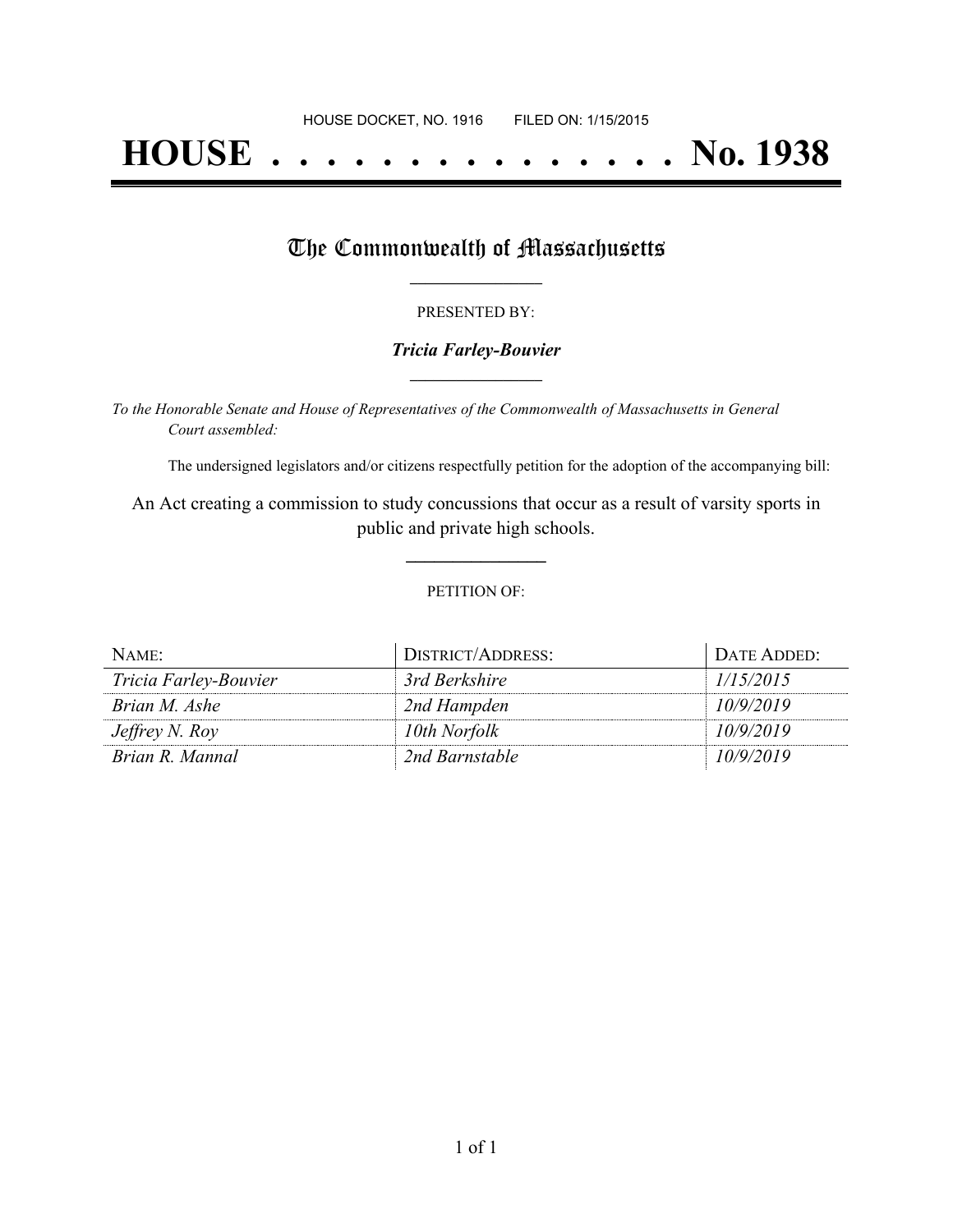## **HOUSE . . . . . . . . . . . . . . . No. 1938**

By Ms. Farley-Bouvier of Pittsfield, a petition (accompanied by bill, House, No. 1938) of Tricia Farley-Bouvier and others for an investigation by a special commission (including members of the General Court) relative to concussions that occur as a result of varsity sports in public and private high schools. Public Health.

## The Commonwealth of Massachusetts

**In the One Hundred and Eighty-Ninth General Court (2015-2016) \_\_\_\_\_\_\_\_\_\_\_\_\_\_\_**

**\_\_\_\_\_\_\_\_\_\_\_\_\_\_\_**

An Act creating a commission to study concussions that occur as a result of varsity sports in public and private high schools.

Be it enacted by the Senate and House of Representatives in General Court assembled, and by the authority *of the same, as follows:*

1 There shall be a special commission to study concussions that occur as a result of varsity

2 sports in public and private high schools.

| $\overline{3}$ | The commission, of no more than 15 members, shall consist of: the Commissioner of                 |
|----------------|---------------------------------------------------------------------------------------------------|
| 4              | Public Health or her designee, who shall serve as chair; 2 members who will be medical            |
| 5              | professionals who specialize in head injuries; the executive director of the Brain Injury         |
| 6              | Association of MA; 1 member appointed by the Speaker of the House of Representatives; 1           |
| 7              | member appointed by the Minority Leader of the House of Representatives; 1 member appointed       |
| 8              | by the President of the Senate; and 1 member appointed by the Minority Leader of the Senate;      |
| 9              | the Executive Director of the Massachusetts Interscholastic Athletic Association or her designee; |
| 10             | a professional whose primary responsibility is that of Athletic Director at a MA high school; a   |
| 11             | member who represents private high schools; a parent of a current high school student; coaches    |